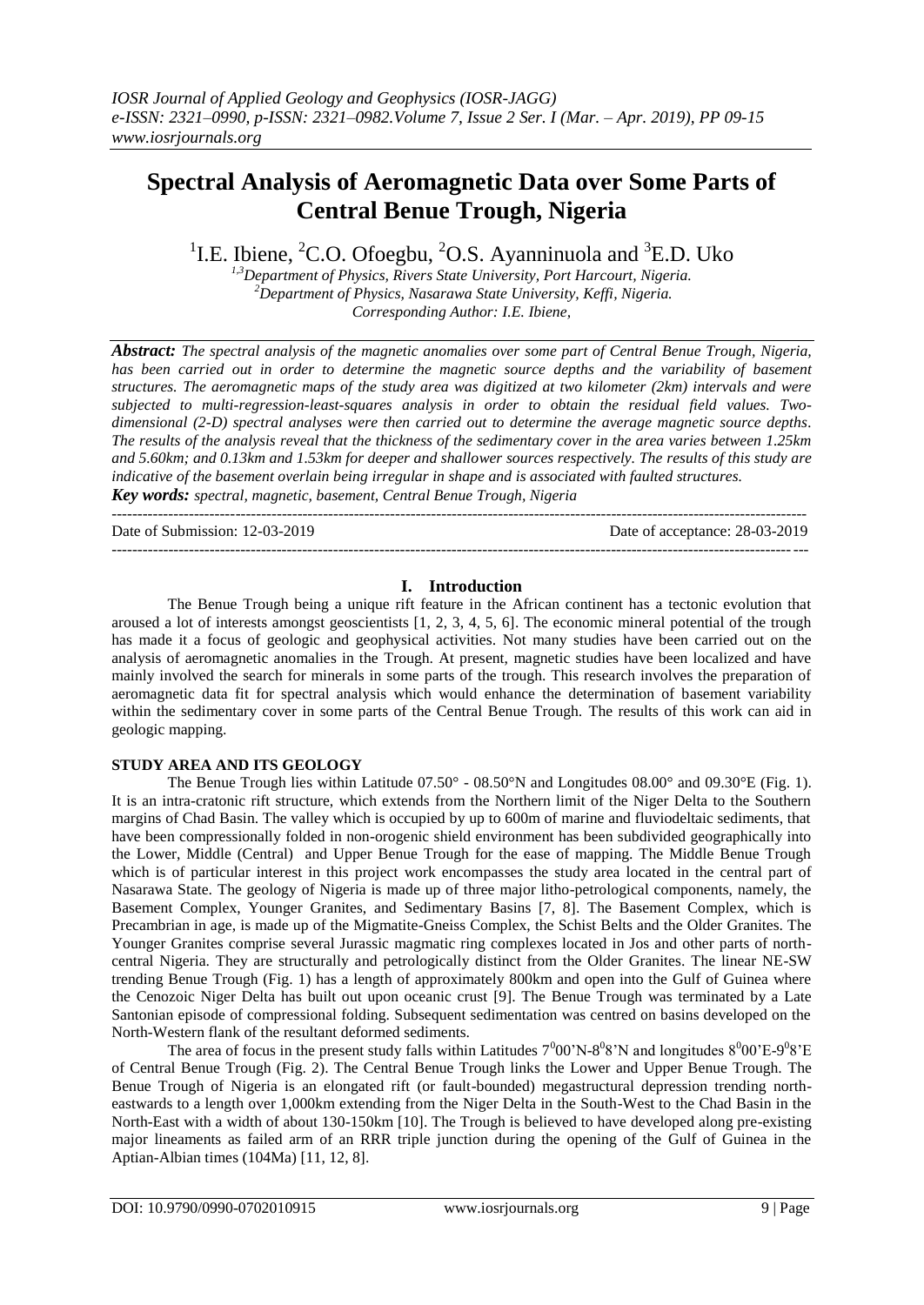

**Fig. 1: Map of Nigeria showing Central Benue Trough**



**Fig. 2: Geological map of the Benue Trough showing the Study Area [4].**

The Cretaceous and Tertiary sediments (Albian-Palaeozoic) filled the trough with thicknesses estimated from gravity data to vary from 5-6km in the lower and middle Benue Trough [13, 14, 15] to about 2km in the Upper Benue Trough (Osazuwa, 1978). The Santonian period of the Cretaneous was dominated in folding, uplift and erosion which led to the extensive deformation of the Albian-Turonian sediments in a northeasterly trending fold axis [16, 12].

# **II. Materials And Methods**

# **Data Acquisition**

The actual field work was done by the Geological Survey of Nigeria during a nationwide aeromagnetic survey. For this study, the contoured maps were collected and digitized horizontally by hand at interval of 2km to obtain a total magnetic field anomaly for the purpose of magnetic source depths determination. The sheets were 231, 232, 251, and parts of sheets 233, 253, 271, 272 and 273.

The research area of 64 x 64 data points of the observed field was reduced to sixteen blocks containing 16 x 16 data points of the residual field in order to carry out the Fourier analysis. In doing this, the following suggestions pointed out by Hahn *et al.* [17] were considered: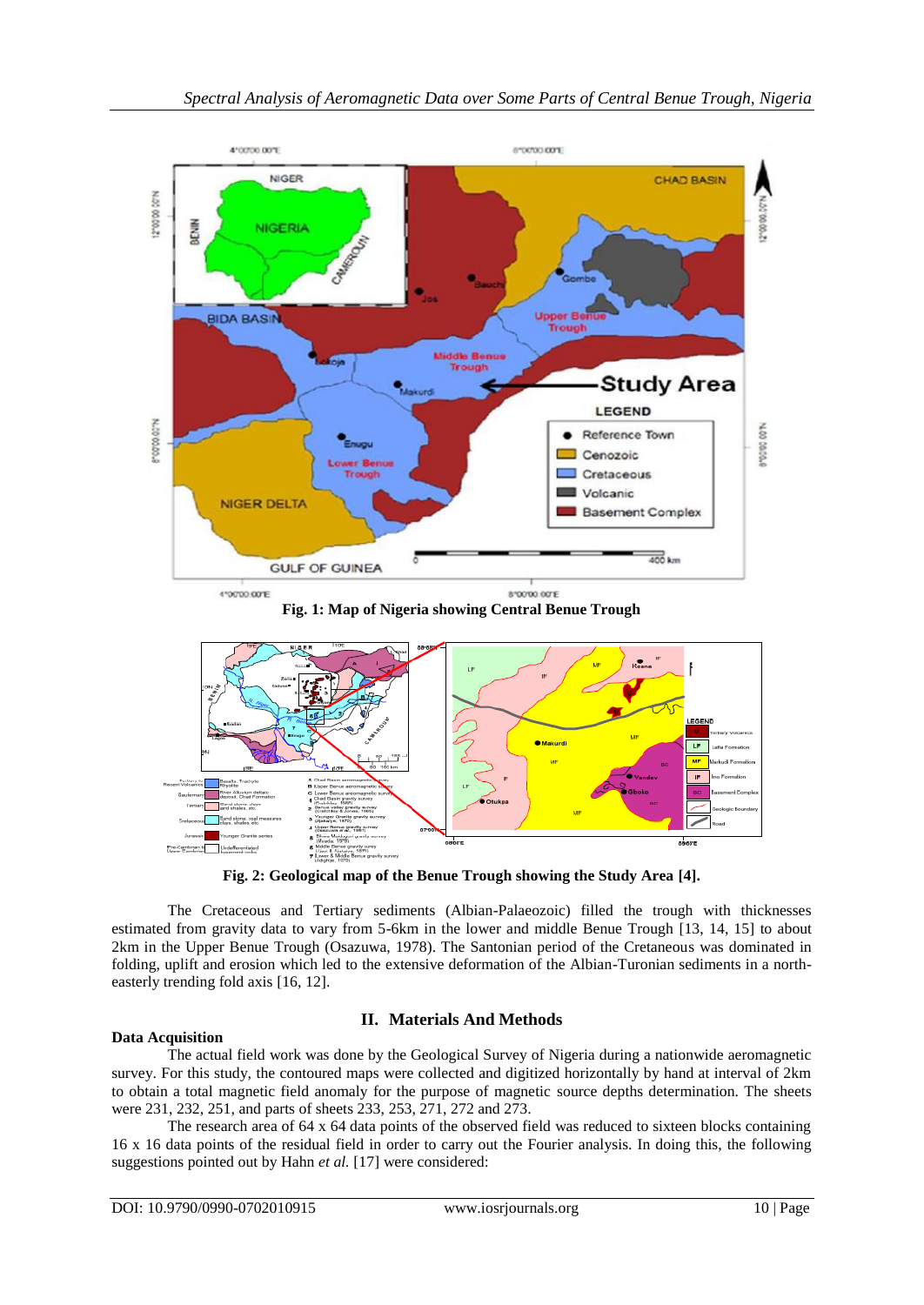- (i) Each square of the digitized map should contain more anomalies than one maximum-minimum pair or more than maximum or minimum in an area of high or low geomagnetic latitudes.
- (ii) The square's sides should not cut through the essential parts of anomalies of single bodies.
- (iii) The difference between field values along opposite sides should be smaller than the difference between maxima and minima inside the square.

To achieve this, a few of the blocks were made to overlap each other. The spectral obtained for the 16 blocks making up the area are shown in Figs. 5, 6, 7 and 8. A summary of the slopes of the spectral is given in Table 1. Two – depth models have been estimated for all the blocks and these values are summarized in Table 2 which gives the computed average magnetic source depths for each block of 16 x 16 data points.

#### **Data Analysis**

The collected data were reduced for drift and other corrections, plotted and contoured to give the total magnetic field map (Fig. 3). A regional field was removed from the total field anomaly map using a multiple least squares regression curve fitting program which uses a first order polynomial of the form:

$$
T(R) = B_0 + B_1 x + B_2 y
$$

 $(1)$ 

where  $T(R)$  is the regional field at locations x and y and  $B_0$ ,  $B_1$  and  $B_2$  are coefficients that give a minimum regional.



**Fig. 3: Total Magnetic Field over the Study Area as Contour Map (Contour interval = 20nt)**

A simple inclined plane surface [18] was assumed and the result appropriate within a linearly increasing regional geomagnetic total intensity field ranging from 32,000 to -35,000 nT from IGRF85 model, 1985 epoch. The expression obtained for the regional  $T(R)$  is as follows:

 $T(R) = 7861.871 + 0.051x - 0.115y$ 

where x and y are units of spacing. The regional field values were subtracted from the observed data to obtain the residual field values. The residual values were contoured by hand at 20nT intervals on a scale 1: 200,000 (Fig 4).

(2)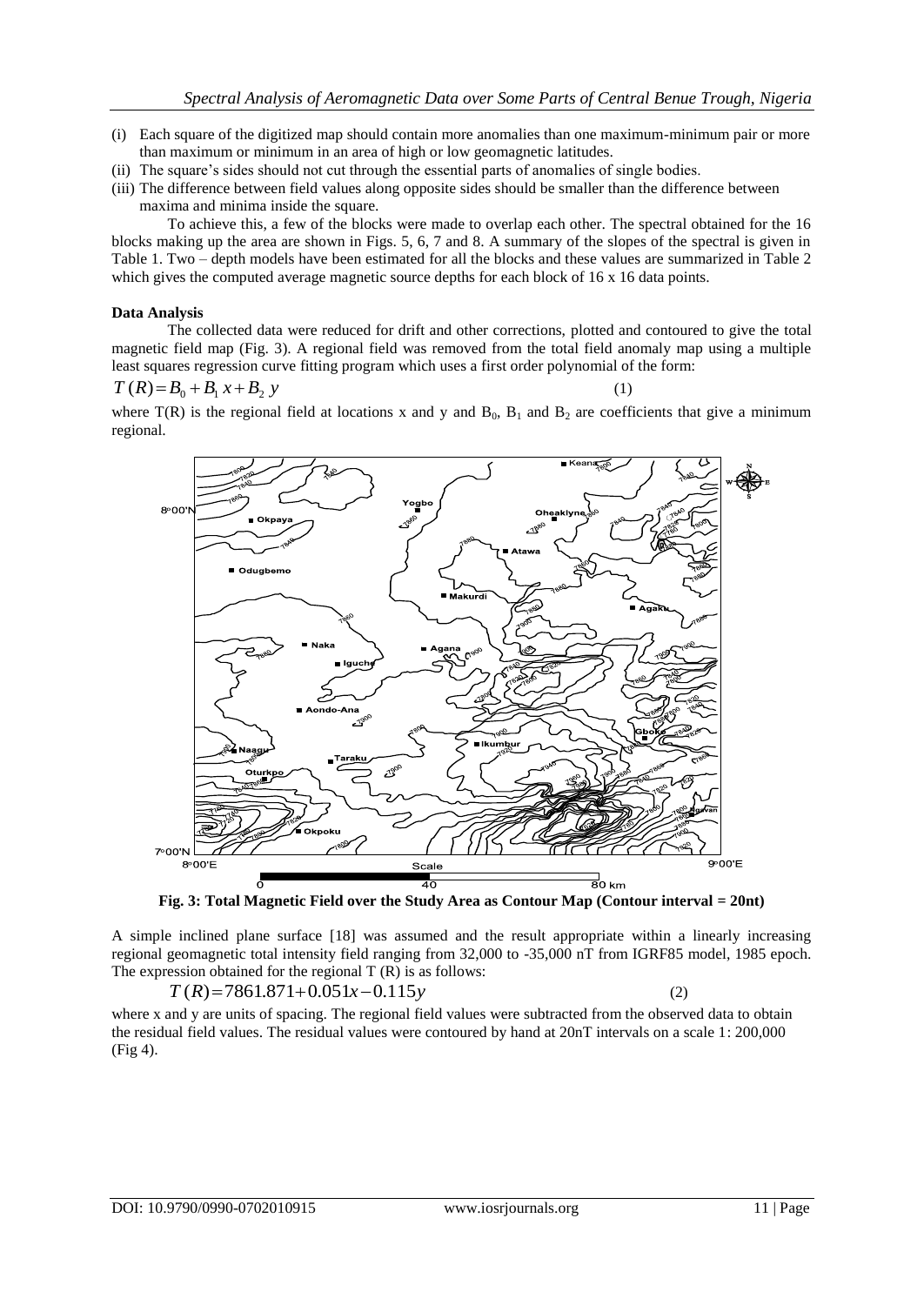

**Fig.4: Residual Field over the Study Area as contour Map (Contour interval = 20nt)**

# **III. Results And Discussions**

**Table 1: Summary of the slopes of the Spectral for 16 x 16 blocks (All slopes S<sup>1</sup> and S<sup>2</sup> are in km**

|              |                            | 3                           | 4                           |
|--------------|----------------------------|-----------------------------|-----------------------------|
| $S_1 = 0.90$ | $S_1 = 1.10$               | $S_1 = 0.25$                | $S_1 = 0.60$                |
| $S_2 = 0.17$ | $S_2 = 0.57$               | $S_2 = 4.33 \times 10^{-2}$ | $S_2 = 3.33 \times 10^{-2}$ |
| .5           | 6                          |                             |                             |
| $S_1 = 0.57$ | $S = -5.50 \times 10^{-3}$ | $S_1 = 0.60$                | $S_1 = 0.88$                |
| $S_2 = 0.30$ |                            | $S_2 = 0.13$                | $S_2 = 2.5 \times 10-2$     |
| 9            | 10                         |                             | 12                          |
| $S = 0.48$   | $S = 0.32$                 | $S = 9.71 \times 10^{-2}$   | $S_1 = 0.18$                |
| 13           | 14                         | 15                          | 16                          |
| $S_1 = 0.26$ |                            | $S_1 = 0.53$                | $S_1 = 0.65$                |
| $S_2 = 0.03$ | $S_2 = 0.64$               | $S_2 = 3.75 \times 10^{-2}$ | $S_2 = 9.33 \times 10^{-2}$ |

| Table 2: Summary of the Magnetic Source depths for the different 16 x 16 blocks obtained (Depths of $D_1$ |
|-----------------------------------------------------------------------------------------------------------|
| and $D_2$ are in km).                                                                                     |

|                | $\mathfrak{D}$ | 3             | 4            |
|----------------|----------------|---------------|--------------|
| $D_1 = 4.58$   | $D_1 = 5.60$   | $D_1 = 1.25$  | $D_1 = 3.06$ |
| $D_2 = 0.85$   | $D_2 = 2.88$   | $D_2 = 0.022$ | $D_2 = 0.17$ |
| 5 <sup>1</sup> | 6              |               | 8            |
| $D_1 = 2.88$   | $D=-0.03$      | $D_1 = 3.06$  | $D_1 = 4.46$ |
| $D_2 = 1.53$   |                | $D_2 = 0.66$  | $D_2 = 0.13$ |
| 9              | 10             | 11            | 12           |
| $D=2.08$       | $D=1.64$       | $D=-0.49$     | $D=-0.92$    |
| 13             | 14             | 15            | 16           |
| $D_1 = 1.34$   | $D = 3.25$     | $D_1 = 2.71$  | $D_1 = 3.31$ |
| $D_2 = 0.15$   |                | $D_2 = 0.19$  | $D_2 = 0.48$ |
|                |                |               |              |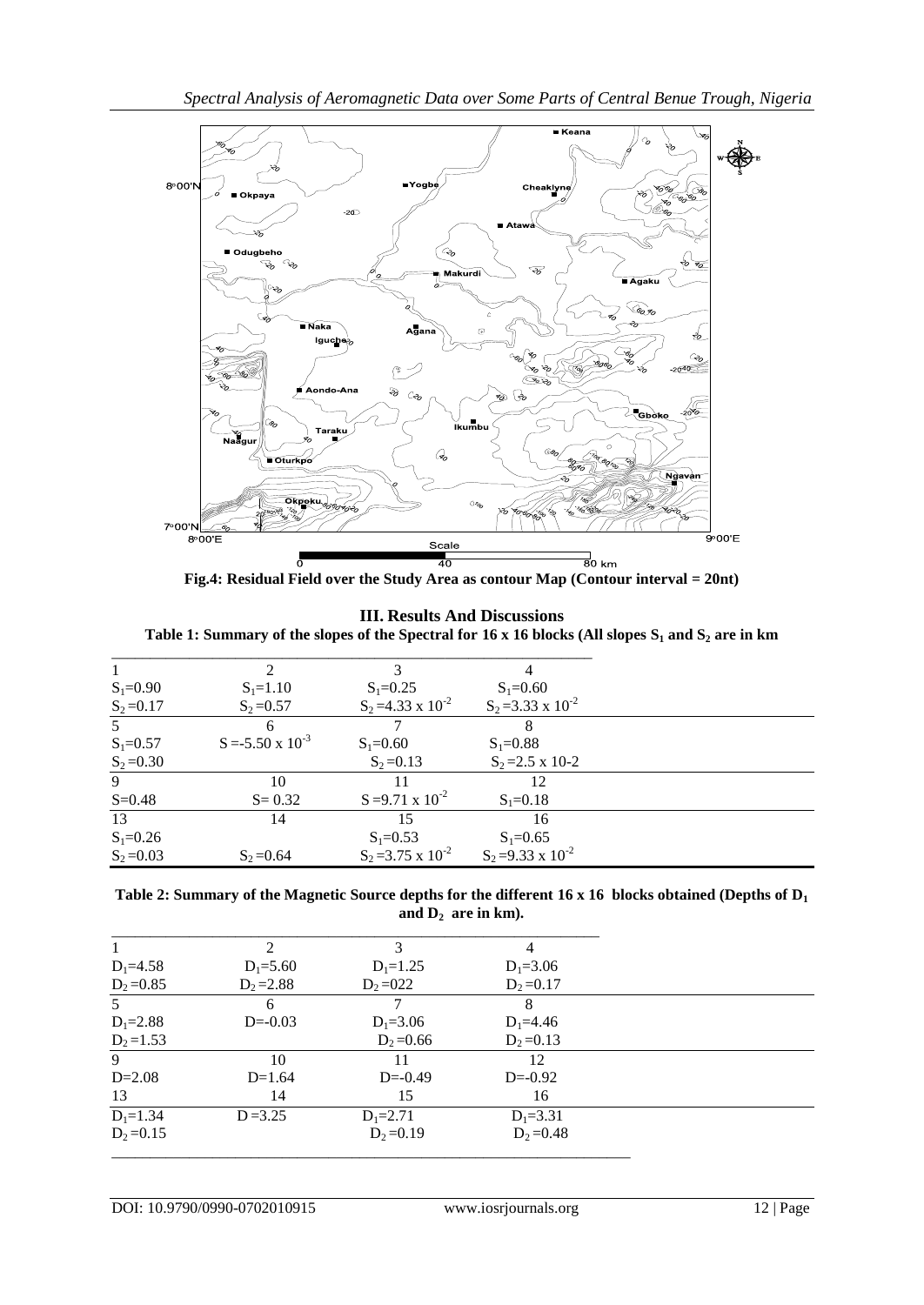The total magnetic map (Figure 3) shows the existence of high and low magnetic features. There is a large magnetic intensity of 7980n T at Southeast of Ikumbur. It has an extension of about 9km Southeast of Ikumbur and about 8.5km Northwest of Ngavan. This represents the largest in area extension on the map. About 13km Southeast of Ikumbur, there exists the smallest sized intensity of 7620nT. The several magnetic features are mostly different in sizes. The continuation of these features is interrupted by fractures. The prominent fractures on the map have NE-SW and NW-SE directions. One of such major fractures passes horizontally on the map from Okpokwu and extends through the basement which outcrops west of the study area. There exists a diagonal fracture at about 5km North of Ikumbur and extends through a distance of about 7km Eastwards. The West and North ends of the study area have scanty intensities which range from Taraku through Iguche and up to Yogbe and Keana. At the Nortwest of the study area that is between Okpaya and Odugbeho, there exists a magnetic intensity of 7840nT which opens at the boundary line. A similar intensity is closed adjacent to it and another started and opened at the sharp corner with an intensity of 7800nT.

On the residual field map (Figure 4), the highest positive magnetic intensity is about 5km Northwest of Ngavan with a value of 120n T. In contrast, other intensities vary below 100nT on the map. One such intensity is seen around Gboko. It is noteworthy that the highest and lowest values are found between Ikumbur and Ngavan. There are several negative intensities throughout the area. There exist closely packed contours at the corners of the study area. Considering the central part of the map, the North and South ends have sparsely spaced contours varying from - 20n T to 20n T and few intensities of 40nT and 100nT at the Southwest of Ikumbur. The lowest magnetic intensities are in some places enclosed within the high intensities. By comparison, it is observed that faults exist on small shifts in direction relative to those identifiable ones on the total magnetic field map. However, magnetic sources of shallow origin which appear on the residual map were absent from the total field map. Hence, some anomalies not evident on the observed field were now seen on the residual field map.

The results of the spectral analysis of aeromagnetic data over the area of study, suggest the existence of two main source depths under the area except blocks 6, 9, 10, 12 and 14 where one source depth was obtained (Table 1). The deeper sources represented by the first segment of the spectral of Figures 5a, b, c, d; 7a, d; 8a, b, d reflect the Precambrian Basement. The magnetic horizon represented by the second segment of the spectral of the Figures 5a, b, c, d; 6a, d,; 8a b, d reflect magnetic sources shallower than the basement. Figure 7b whose slope gave a negative value resulted to a negative depth which compares with the area as shown on the residual field map, having no contour passing through the area. The deeper source lies at a depth varying between 1.25km and 5.60km; while the shallower source lies at a depth varying between 0.13km and 1.53km. The estimated single sources lie between 0.92km and 3.25km with an anomalous single sources lie between 0.92km and 3.25km with an anomalous single source of depth -0.03km in block 6.



**Fig. 5: Graphs of the Spectral of Blocks 1, 2, 3 and 4**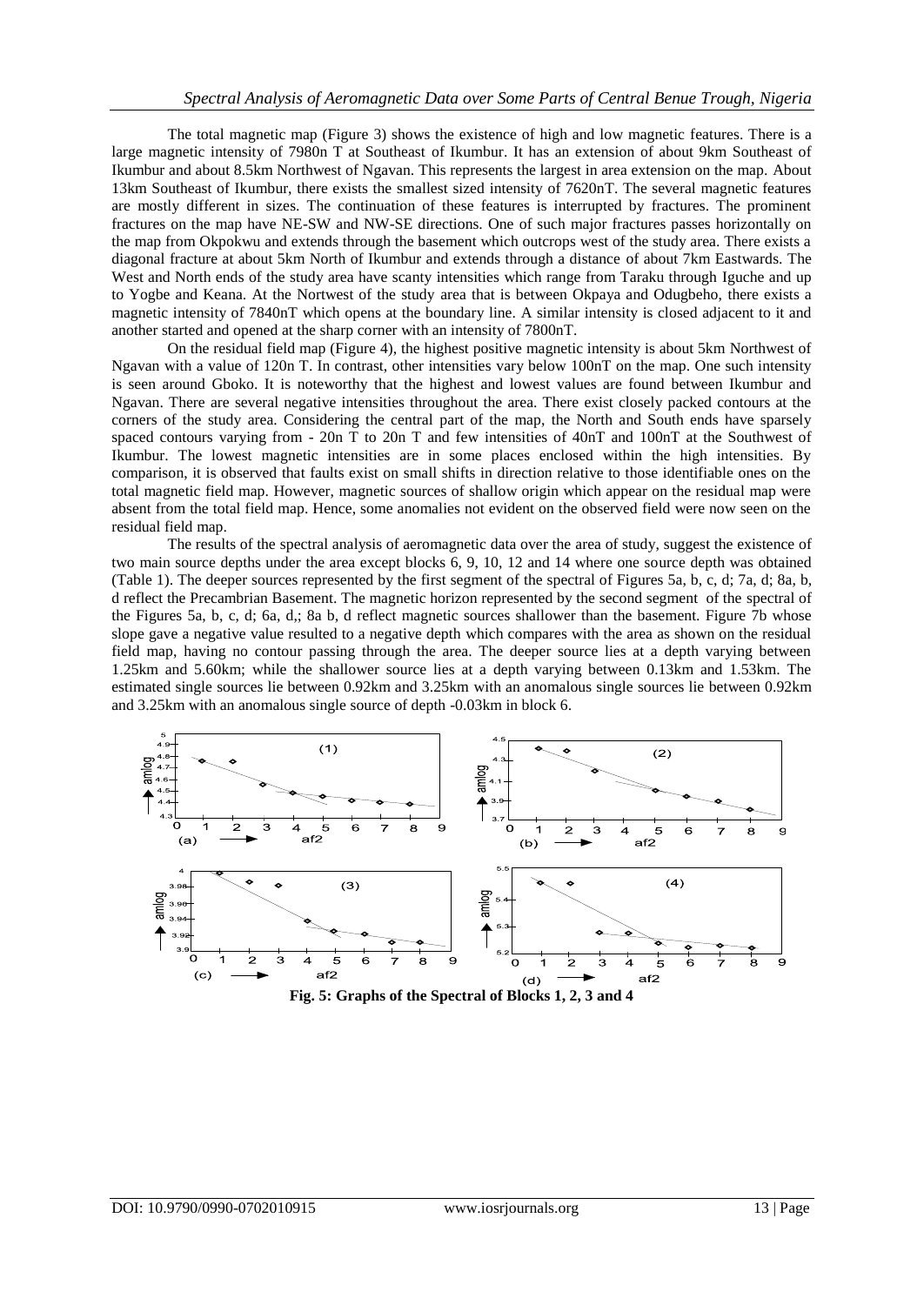